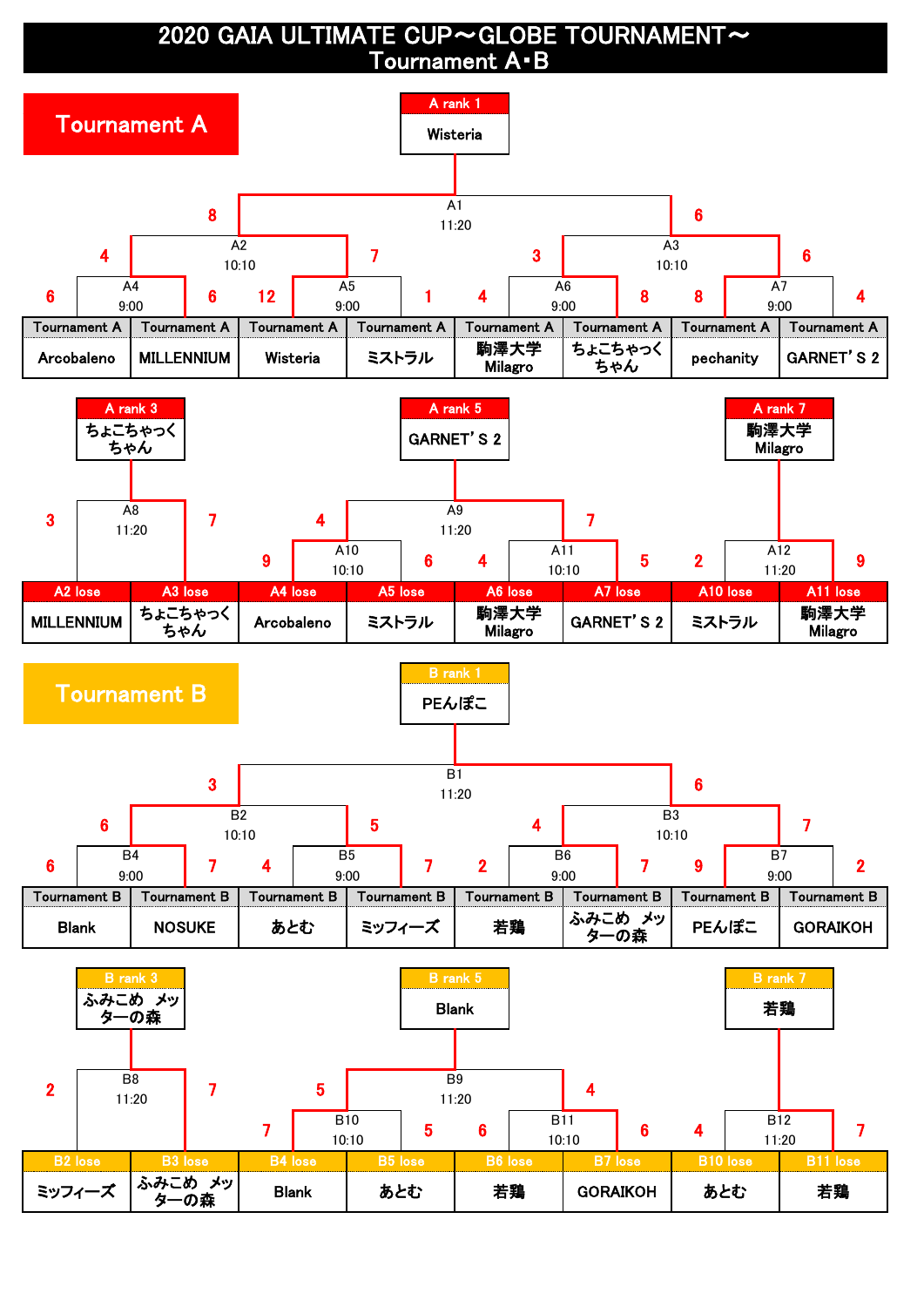2020 GAIA ULTIMATE CUP~GLOBE TOURNAMENT~ Tournament C・D

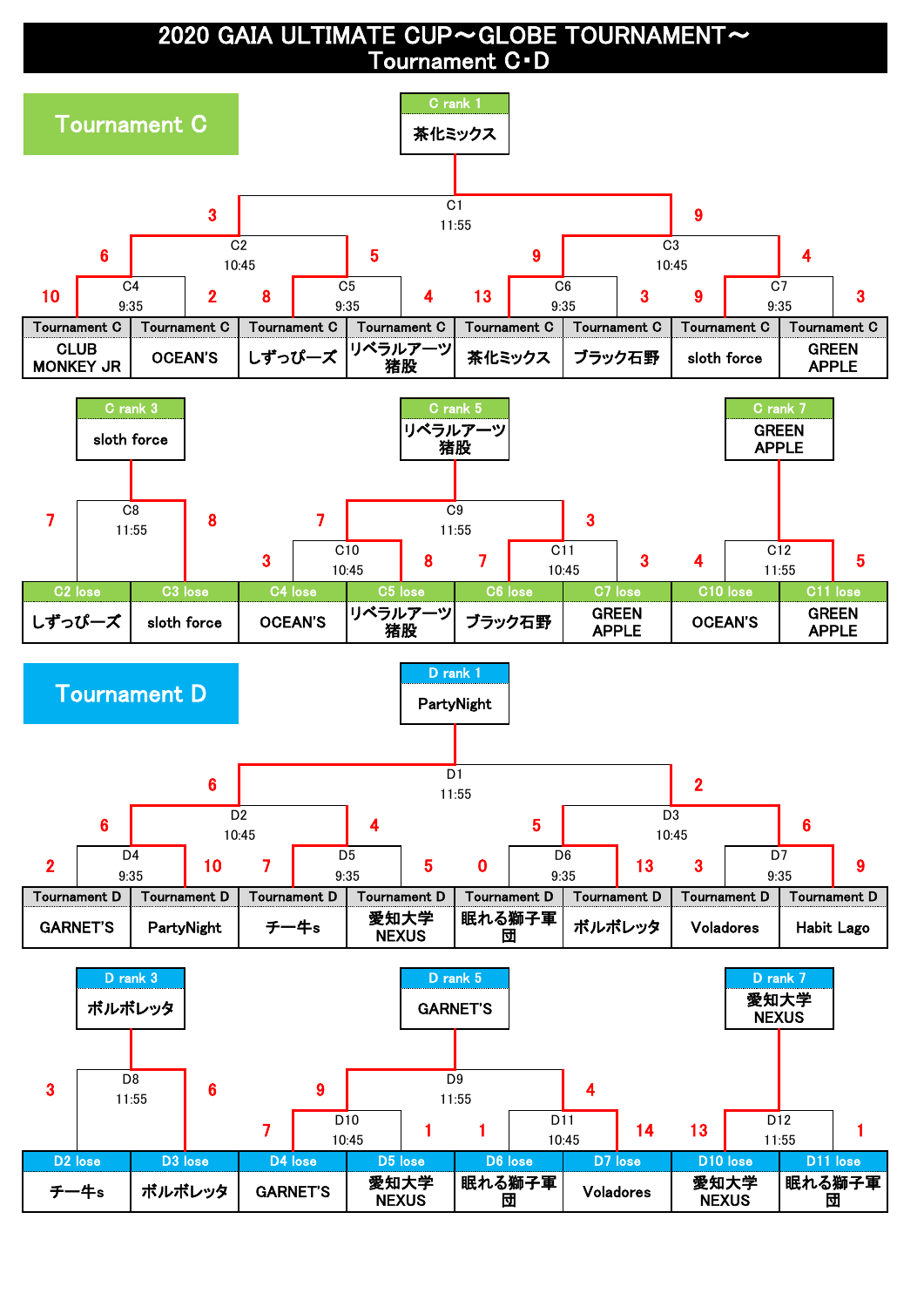